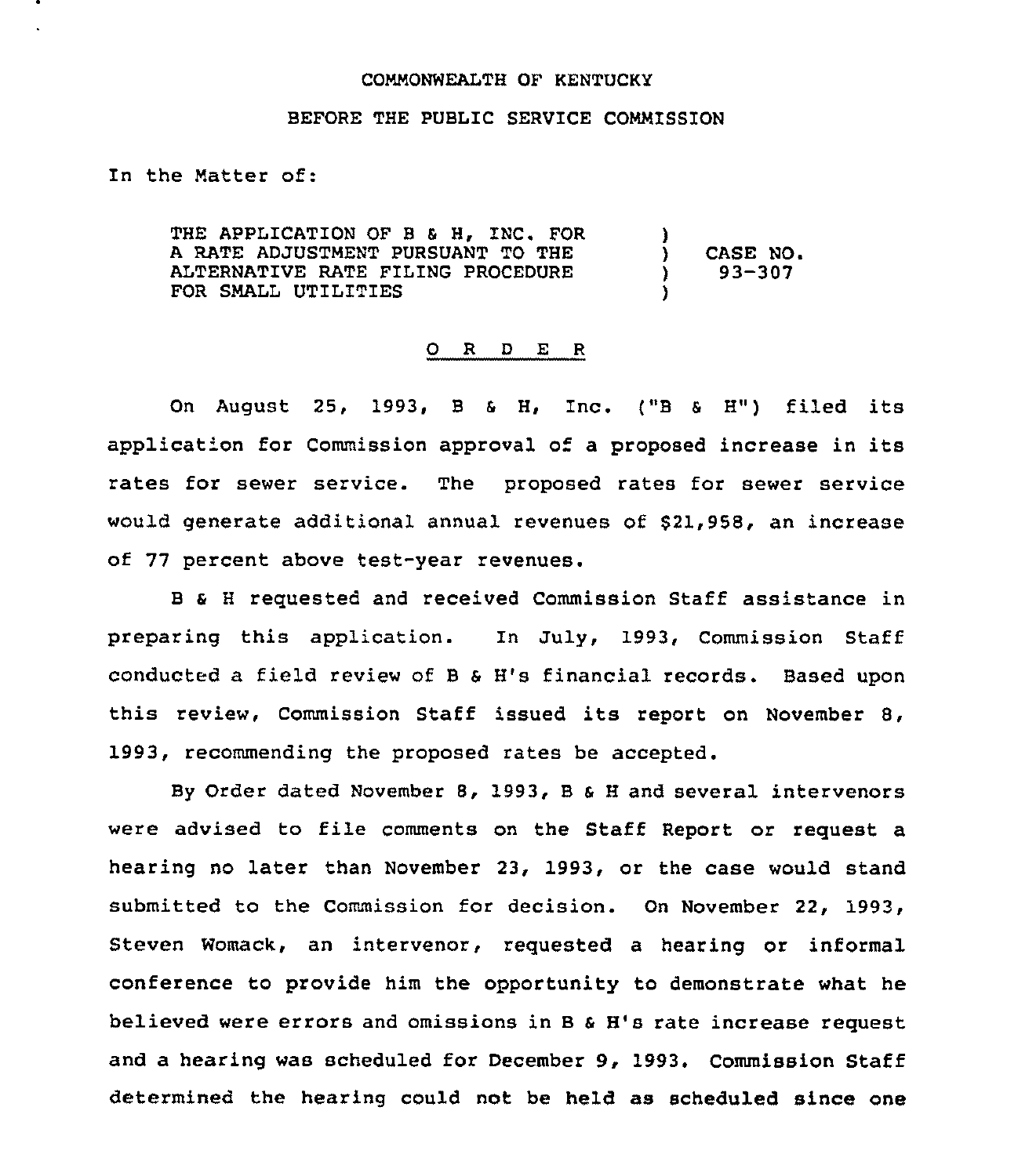intervenor, Clara Higgins, had not received the Staff Report or notice of the hearing. Instead, the parties who appeared for the hearing, B <sup>4</sup> <sup>H</sup> and Steven Womack, participated in an informal conference with Commission Staff. Ns. Higgins was subsequently sent <sup>a</sup> copy of the entire main case file.

At that December 9, 1993 conference, all of Nr. Womack's concerns, except one, were addressed to his satisfaction. The exception was the two-tiered rate structure Commission Staff had recommended in their Staff Report. Under this two-tier system, residents who live in single-family units pay \$30.10 per month and those who live in multi-family units pay \$22.80 per month. Commission Staff notified, by letter dated January 28, 1994, the parties to this case that it would not change the recommended rate structure contained in the Staff Report. B <sup>S</sup> <sup>H</sup> and the intervenors were granted until February 14, 1994 to request a hearing or informal conference. The Commission did not receive any comments.

The Commission, after considering the evidence of record and being otherwise sufficiently advised, finds that:

1. The recommendations and findings contained in the Staff Report are supported by the evidence of record, are reasonable, and are hereby adopted as the findings of the Commission in this proceeding and are incorporated by reference as if fully set out herein.

2. The rates in Appendix A, attached hereto and incorporated herein, are the fair, just, and reasonable rates for B & H and will produce gross annual revenues of \$51,326. These rates will allow

 $-2-$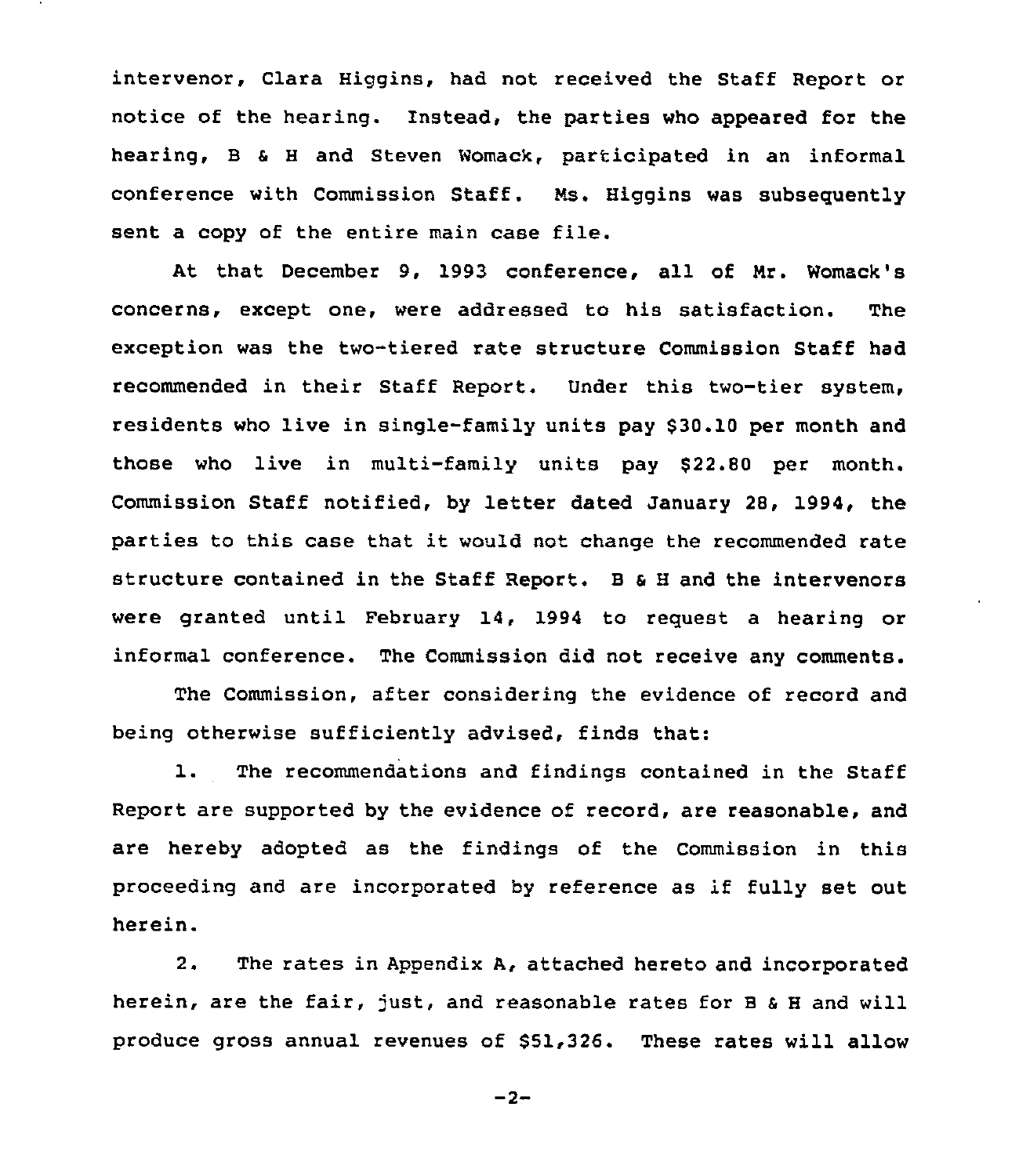<sup>B</sup> s <sup>H</sup> sufficient revenues to meet its operating expenses and provide for future equity growth, including provisions for servicing its debt.

IT IS THEREFORE ORDERED that:

l. The rates proposed by <sup>B</sup> <sup>s</sup> <sup>H</sup> and contained in Appendix <sup>A</sup> are approved for service rendered by <sup>B</sup> s <sup>H</sup> on and after the date of this Order.

2. within 30 days of the date of this order, <sup>B</sup> <sup>a</sup> <sup>H</sup> shall file with the Commission its revised tariff setting out the rates approved herein.

Done at Frankfort, Kentucky, this 1st day of March, 1994.

PUBLIC SERVICE COMMISSION

Chairman

Vice Chaifmah''

nor

ATTEST:

Executive Director